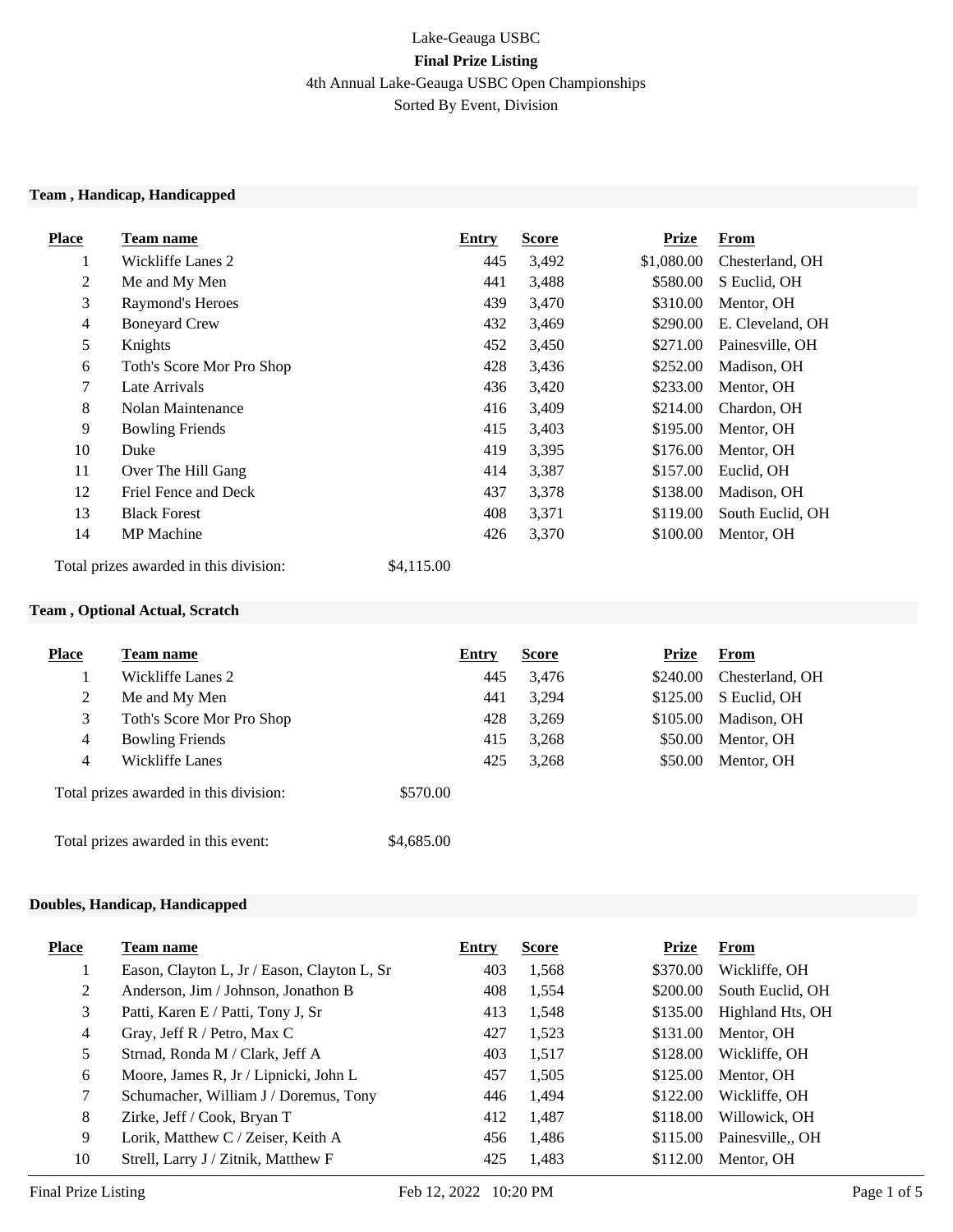#### 4th Annual Lake-Geauga USBC Open Championships

Sorted By Event, Division

| 11 | Brandais, Michael E / Brandais, David J       | 401 | 1,479 | \$107.00 | Cleveland Hts, OH |
|----|-----------------------------------------------|-----|-------|----------|-------------------|
| 11 | Coleman, Rick L, Jr / Redford, Scott          | 436 | 1,479 | \$107.00 | Mentor, OH        |
| 13 | Rice, Daniel L, Jr / Trisler, Mickey J        | 450 | 1,467 | \$102.00 | Mentor, OH        |
| 14 | Dennis, Scott A / Gilan, Raymond J            | 430 | 1,462 | \$99.00  | Eastlake, OH      |
| 15 | Moore, Vance R / Moore, Brian J               | 451 | 1,460 | \$96.00  | Perry, OH         |
| 16 | Argenti, Angelo A, III / Argenti, Joe A       | 413 | 1,447 | \$92.00  | Highland Hts, OH  |
| 17 | Grandine, Ciro L, Jr / Ferrell, Charles F, Jr | 434 | 1,446 | \$89.00  | Painesville,, OH  |
| 18 | Joles, Jerimy / Perala, Brad M                | 424 | 1,443 | \$86.00  | Elyria, OH        |
| 19 | Moses, Chris P / Bumbarger, Daniel J          | 418 | 1,440 | \$81.00  | Eastlake, OH      |
| 19 | McGee, Jenna C / McGee, James R, Jr           | 436 | 1,440 | \$81.00  | Mentor, OH        |
| 21 | Szabo, Bob / Kalish, Joe                      | 421 | 1,433 | \$74.50  | Painesville, OH   |
| 21 | Bures, Robert A / Bures, Robert J, Jr         | 425 | 1,433 | \$74.50  | Mentor, OH        |
| 23 | Harrison, Katlyn M / Baideme, Terry           | 433 | 1,431 | \$70.00  | Painesville,, OH  |
| 24 | Rembert, John M, III / Bumbarger, Thomas J    | 418 | 1,430 | \$64.50  | Eastlake, OH      |
| 24 | Leduc, Christopher T, Jr / Leduc, Chris T, Sr | 425 | 1,430 | \$64.50  | Mentor, OH        |
| 26 | Price, Walter / Pike, Edward R                | 427 | 1,425 | \$60.00  | Mentor, OH        |
| 27 | Zielenski, Chris J / Zielenski, Rich J, Jr    | 429 | 1,423 | \$57.00  | Aurora, OH        |
| 28 | Steinhardt, Ronny J / Friel, Dustin M         | 437 | 1,415 | \$53.00  | Madison, OH       |
| 29 | Myers, Jim, Jr / Clarke, Patrick S            | 428 | 1,414 | \$50.00  | Madison, OH       |
|    |                                               |     |       |          |                   |

## Total prizes awarded in this division: \$3,064.00

#### **Doubles, Optional Actual, Scratch**

| <b>Place</b>   | Team name                                     | Entry    | <b>Score</b> | Prize    | From              |
|----------------|-----------------------------------------------|----------|--------------|----------|-------------------|
|                | Strell, Larry J / Zitnik, Matthew F           | 425      | 1,451        | \$230.00 | Mentor, OH        |
| 2              | Bures, Robert A / Bures, Robert J, Jr         | 425      | 1,433        | \$125.00 | Mentor, OH        |
| 3              | Moses, Chris P / Bumbarger, Daniel J          | 418      | 1,430        | \$70.00  | Eastlake, OH      |
| $\overline{4}$ | Brandais, Michael E / Brandais, David J       | 401      | 1,423        | \$60.00  | Cleveland Hts, OH |
| 5              | Grandine, Ciro L, Jr / Ferrell, Charles F, Jr | 434      | 1,382        | \$50.00  | Painesville,, OH  |
| 6              | Dennis, Scott A / Gilan, Raymond J            | 430      | 1,379        | \$45.00  | Eastlake, OH      |
| 7              | Myers, Jim, Jr / Clarke, Patrick S            | 428      | 1,377        | \$40.00  | Madison, OH       |
|                | Total prizes awarded in this division:        | \$620.00 |              |          |                   |

Total prizes awarded in this event: \$3,684.00

## **Singles, Handicap, Handicapped**

| <b>Place</b> | Team name            | Entry | <b>Score</b> | Prize    | <b>From</b>      |
|--------------|----------------------|-------|--------------|----------|------------------|
|              | Bures, Robert A      | 425   | 817          | \$142.50 | Mentor, OH       |
|              | Sutton, Brandon C    | 404   | 817          | \$142.50 | Wickliffe, OH    |
| 3            | Grankauskas, Keith A | 414   | 807          | \$70.00  | Euclid, OH       |
| 4            | Clark, Jeff A        | 403   | 795          | \$69.00  | Wickliffe. OH    |
| 5            | Eason, Clayton L     | 403   | 789          | \$68.00  | Wickliffe, OH    |
| 6            | McGee, James R       | 436   | 787          | \$67.00  | Mentor, OH       |
| 7            | Kalinic, Steve D     | 408   | 785          | \$66.00  | South Euclid, OH |
| 8            | Moore, Brian J       | 451   | 771          | \$65.00  | Perry, OH        |
| 9            | Fisher, Vincent      | 435   | 769          | \$65.00  | Madison, OH      |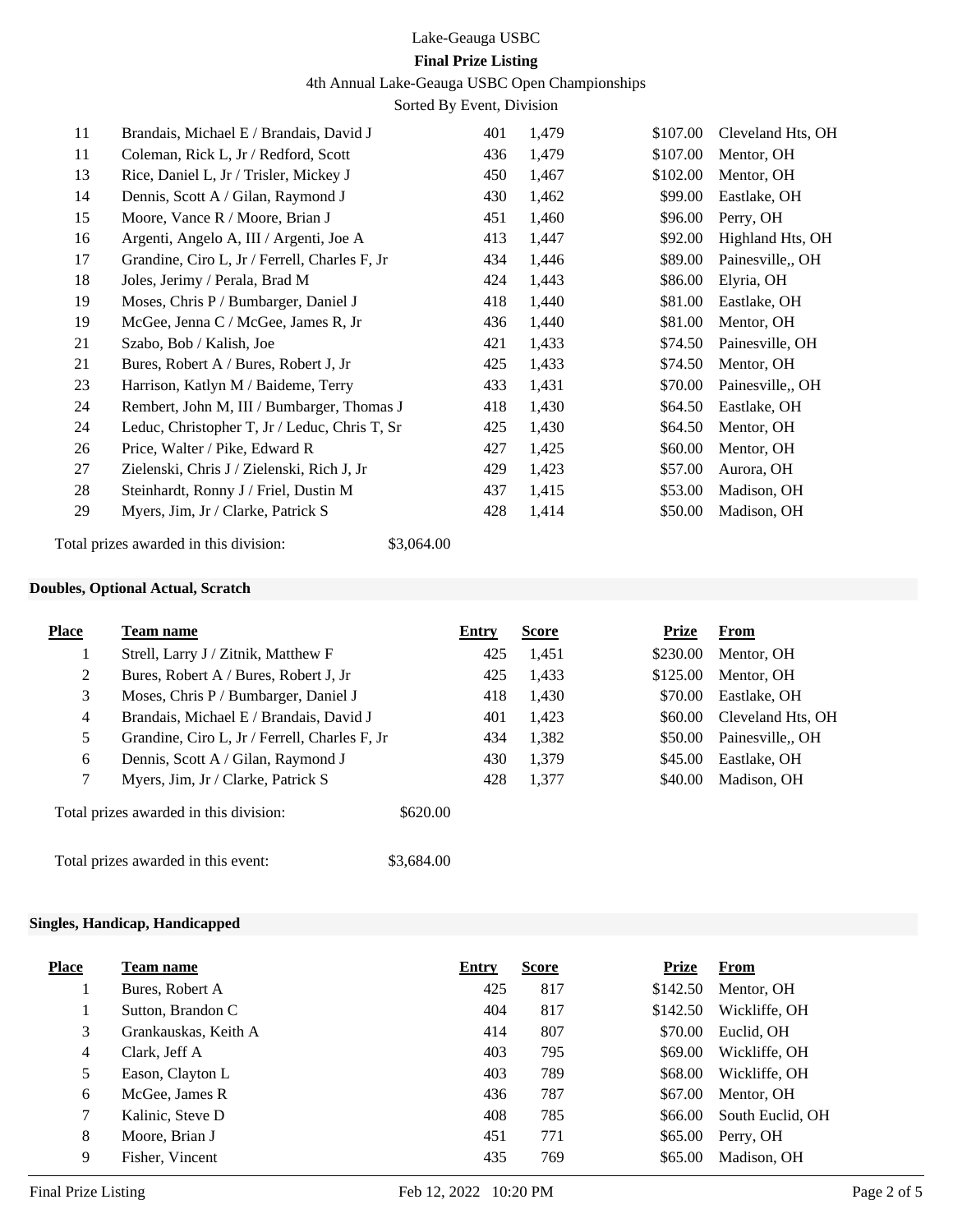# 4th Annual Lake-Geauga USBC Open Championships

Sorted By Event, Division

| 10 | Lorik, Matthew C      | 456 | 768 | \$64.00 | Painesville,, OH  |
|----|-----------------------|-----|-----|---------|-------------------|
| 11 | Struna, Nick F        | 431 | 766 | \$63.00 | Willowick, OH     |
| 12 | Borgione, Bradley S   | 412 | 765 | \$62.00 | Willowick, OH     |
| 13 | Molzon, Phil J        | 428 | 764 | \$61.00 | Madison, OH       |
| 14 | Schumacher, William J | 446 | 758 | \$61.00 | Wickliffe, OH     |
| 15 | Collins, Steve E      | 401 | 756 | \$60.00 | Cleveland Hts, OH |
| 16 | Bilek, Matt R         | 405 | 749 | \$59.00 | Wickliffe, OH     |
| 17 | Taylor, Howie J       | 404 | 748 | \$58.00 | Wickliffe, OH     |
| 18 | Anderson, Jim         | 408 | 745 | \$57.00 | South Euclid, OH  |
| 19 | Chrosniak, Billy J    | 414 | 741 | \$56.00 | Euclid, OH        |
| 19 | Petro, Max C          | 427 | 741 | \$56.00 | Mentor, OH        |
| 21 | Fuke, Douglas S       | 406 | 737 | \$55.00 | Mentor, OH        |
| 22 | Steinhardt, Ronny J   | 437 | 735 | \$54.00 | Madison, OH       |
| 23 | Zeiser, Keith A       | 456 | 734 | \$53.00 | Painesville,, OH  |
| 24 | Hess, Randy           | 428 | 733 | \$52.00 | Madison, OH       |
| 25 | Compton, Diane        | 405 | 731 | \$51.00 | Wickliffe, OH     |
| 25 | Patti, Karen E        | 413 | 731 | \$51.00 | Highland Hts, OH  |
| 27 | Marron, Nate W        | 412 | 729 | \$50.00 | Willowick, OH     |
| 28 | Cook, Bryan T         | 412 | 727 | \$48.50 | Willowick, OH     |
| 28 | McGee, Jenna C        | 436 | 727 | \$48.50 | Mentor, OH        |
| 30 | Chiofolo, Tony        | 404 | 723 | \$47.00 | Wickliffe, OH     |
| 31 | Rembert, John M       | 418 | 721 | \$46.00 | Eastlake, OH      |
| 32 | Bumbarger, Thomas J   | 418 | 720 | \$46.00 | Eastlake, OH      |
| 33 | Bedzyk, Carey S       | 452 | 719 | \$44.50 | Painesville, OH   |
| 33 | Assaff, Dennis J      | 420 | 719 | \$44.50 | Willoughby, OH    |
| 35 | Bumbarger, Daniel J   | 418 | 718 | \$42.50 | Eastlake, OH      |
| 35 | Gray, Jeff R          | 427 | 718 | \$42.50 | Mentor, OH        |
| 37 | Compton, Daniel J     | 404 | 717 | \$42.00 | Wickliffe, OH     |
| 38 | Anderson, Kevin       | 411 | 715 | \$40.00 | Euclid, OH        |
| 38 | Ashby, Ryan P         | 443 | 715 | \$40.00 | Mentor, OH        |
| 38 | Bowles, Jason         | 420 | 715 | \$40.00 | Willoughby, OH    |
| 41 | Baideme, Terry        | 433 | 711 | \$37.50 | Painesville,, OH  |
| 41 | Moore, Vance R        | 451 | 711 | \$37.50 | Perry, OH         |
| 43 | Grandine, Ciro L      | 434 | 710 | \$37.00 | Painesville,, OH  |
| 44 | Dailey, Brian E       | 414 | 709 | \$35.50 | Euclid, OH        |
| 44 | Rice, Daniel L        | 450 | 709 | \$35.50 | Mentor, OH        |
| 46 | Harwood, Robert C     | 446 | 707 | \$33.50 | Wickliffe, OH     |
| 46 | Nunez, Elias          | 449 | 707 | \$33.50 | Geneva, OH        |
| 48 | Johnson, Jonathon B   | 408 | 706 | \$31.66 | South Euclid, OH  |
| 48 | Terry, Doug D         | 433 | 706 | \$31.67 | Painesville,, OH  |
| 48 | Ashby, Paul A         | 443 | 706 | \$31.67 | Mentor, OH        |
| 51 | Ledenican, Brian J    | 415 | 704 | \$29.50 | Mentor, OH        |
| 51 | Sullivan, Alissa      | 416 | 704 | \$29.50 | Chardon, OH       |
| 53 | Perry, David          | 406 | 703 | \$27.34 | Mentor, OH        |
| 53 | Pacosky, John J       | 414 | 703 | \$27.33 | Euclid, OH        |
| 53 | Lipnicki, John L      | 457 | 703 | \$27.33 | Mentor, OH        |
| 56 | Gierman, Jeff         | 445 | 702 | \$25.34 | Chesterland, OH   |
| 56 | Perdan, Rudy          | 453 | 702 | \$25.33 | Chardon, OH       |
| 56 | Mehalic, James B      | 464 | 702 | \$25.33 | Twinsburg, OH     |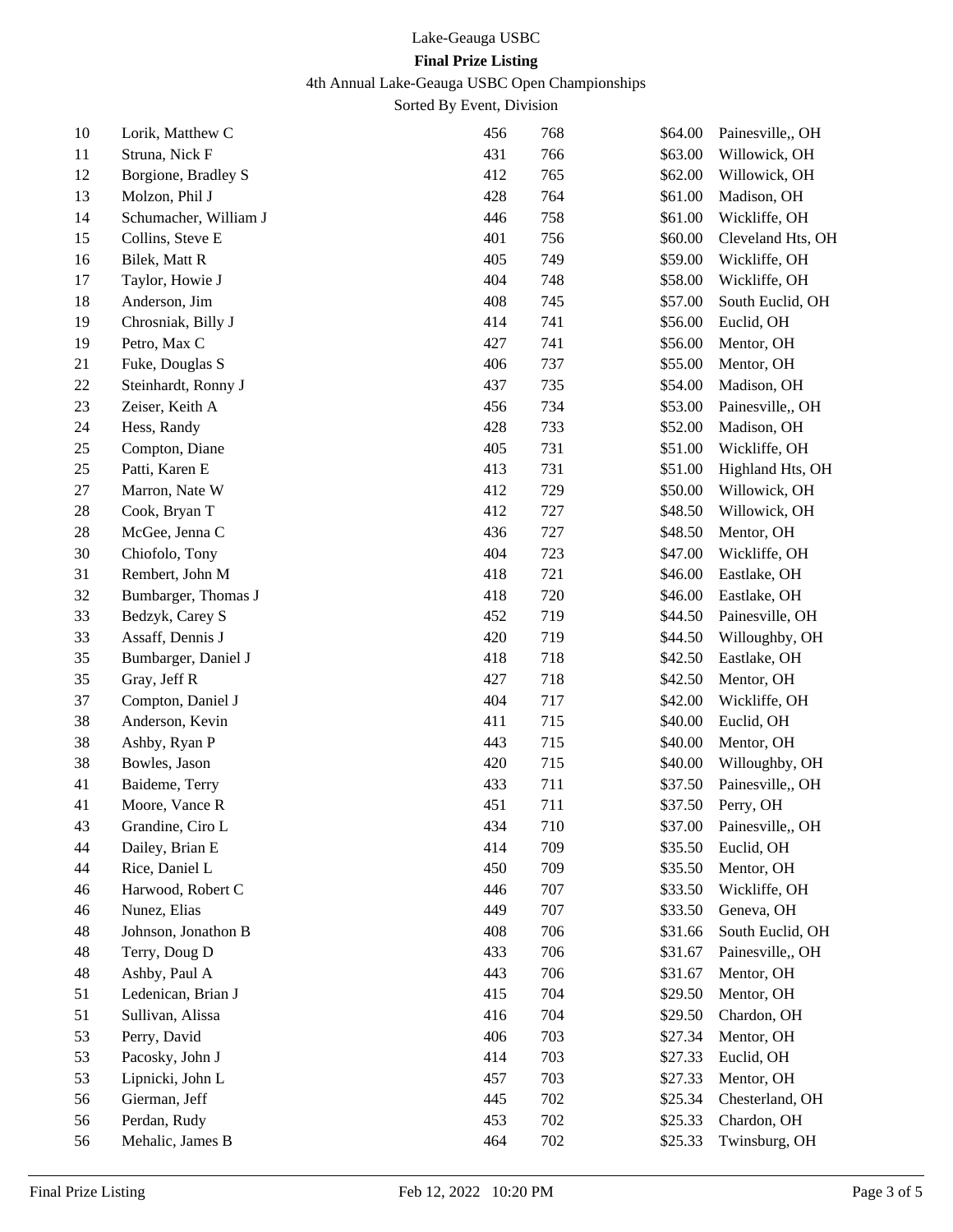4th Annual Lake-Geauga USBC Open Championships

Sorted By Event, Division

Total prizes awarded in this division: \$2,912.00

## **Singles, Optional Actual, Scratch**

| <b>Place</b> | Team name                                          | Entry | <b>Score</b> | <b>Prize</b> | <b>From</b>       |
|--------------|----------------------------------------------------|-------|--------------|--------------|-------------------|
| 1            | Bures, Robert A                                    | 425   | 817          | \$120.00     | Mentor, OH        |
| 2            | Collins, Steve E                                   | 401   | 756          | \$70.00      | Cleveland Hts, OH |
| 3            | Assaff, Dennis J                                   | 420   | 719          | \$60.00      | Willoughby, OH    |
| 4            | Ashby, Ryan P                                      | 443   | 715          | \$54.50      | Mentor, OH        |
| 4            | Bowles, Jason                                      | 420   | 715          | \$54.50      | Willoughby, OH    |
| 6            | Bumbarger, Daniel J                                | 418   | 708          | \$49.00      | Eastlake, OH      |
| 7            | Terry, Doug D                                      | 433   | 704          | \$45.00      | Painesville, OH   |
| 8            | Gierman, Jeff                                      | 445   | 697          | \$42.00      | Chesterland, OH   |
| 9            | Cook, Ray E                                        | 433   | 696          | \$36.50      | Painesville,, OH  |
| 9            | Ashby, Paul A                                      | 443   | 696          | \$36.50      | Mentor, OH        |
| 11           | Pentek, Scott A                                    | 418   | 695          | \$29.00      | Eastlake, OH      |
| 11           | Ferrell, Charles F                                 | 434   | 695          | \$29.00      | Painesville, OH   |
| 13           | Rembert, John M                                    | 418   | 689          | \$22.00      | Eastlake, OH      |
| 13           | Zitnik, Matthew F                                  | 425   | 689          | \$22.00      | Mentor, OH        |
|              | Total prizes awarded in this division:<br>\$670.00 |       |              |              |                   |
|              | Total prizes awarded in this event:<br>\$3,582.00  |       |              |              |                   |

#### **All-Events, Handicap, Handicapped**

| <b>Place</b>   | <b>Team name</b>     | <b>Entry</b> | <b>Score</b> | <b>Prize</b> | <b>From</b>      |
|----------------|----------------------|--------------|--------------|--------------|------------------|
| 1              | McGee, James R       | 436          | 2,303        | \$34.00      | Mentor, OH       |
| $\mathbf{2}$   | Eason, Clayton L     | 403          | 2,267        | \$33.00      | Wickliffe, OH    |
| 3              | Cook, Bryan T        | 412          | 2,241        | \$32.00      | Willowick, OH    |
| $\overline{4}$ | Grandine, Ciro L     | 434          | 2,228        | \$31.00      | Painesville,, OH |
| 5              | Anderson, Jim        | 408          | 2,226        | \$30.00      | South Euclid, OH |
| 6              | Moore, Brian J       | 451          | 2,215        | \$29.00      | Perry, OH        |
| 7              | Coleman, Rick L      | 436          | 2,208        | \$28.00      | Mentor, OH       |
| 8              | Friel, Dustin M      | 437          | 2,200        | \$27.00      | Madison, OH      |
| 9              | Clark, Jeff A        | 403          | 2,192        | \$26.00      | Wickliffe, OH    |
| 10             | Clarke, Patrick S    | 428          | 2,190        | \$25.00      | Madison, OH      |
| 11             | Sutton, Brandon C    | 404          | 2,188        | \$24.00      | Wickliffe, OH    |
| 12             | Bures, Robert A      | 425          | 2,184        | \$23.00      | Mentor, OH       |
| 13             | Grankauskas, Keith A | 414          | 2,181        | \$22.00      | Euclid, OH       |
| 14             | Chrosniak, Billy J   | 414          | 2,178        | \$20.50      | Euclid, OH       |
| 14             | Fisher, Vincent      | 435          | 2,178        | \$20.50      | Madison, OH      |
| 16             | Johnson, Jonathon B  | 408          | 2,177        | \$19.00      | South Euclid, OH |
| 17             | Bumbarger, Thomas J  | 418          | 2,173        | \$17.50      | Eastlake, OH     |
| 17             | Gray, Jeff R         | 427          | 2,173        | \$17.50      | Mentor, OH       |
| 19             | Zitnik, Matthew F    | 420          | 2,162        | \$16.00      | Willoughby, OH   |
| 20             | Molzon, Phil J       | 428          | 2,159        | \$15.00      | Madison, OH      |
| 21             | Kalinic, Steve D     | 408          | 2,158        | \$14.00      | South Euclid, OH |